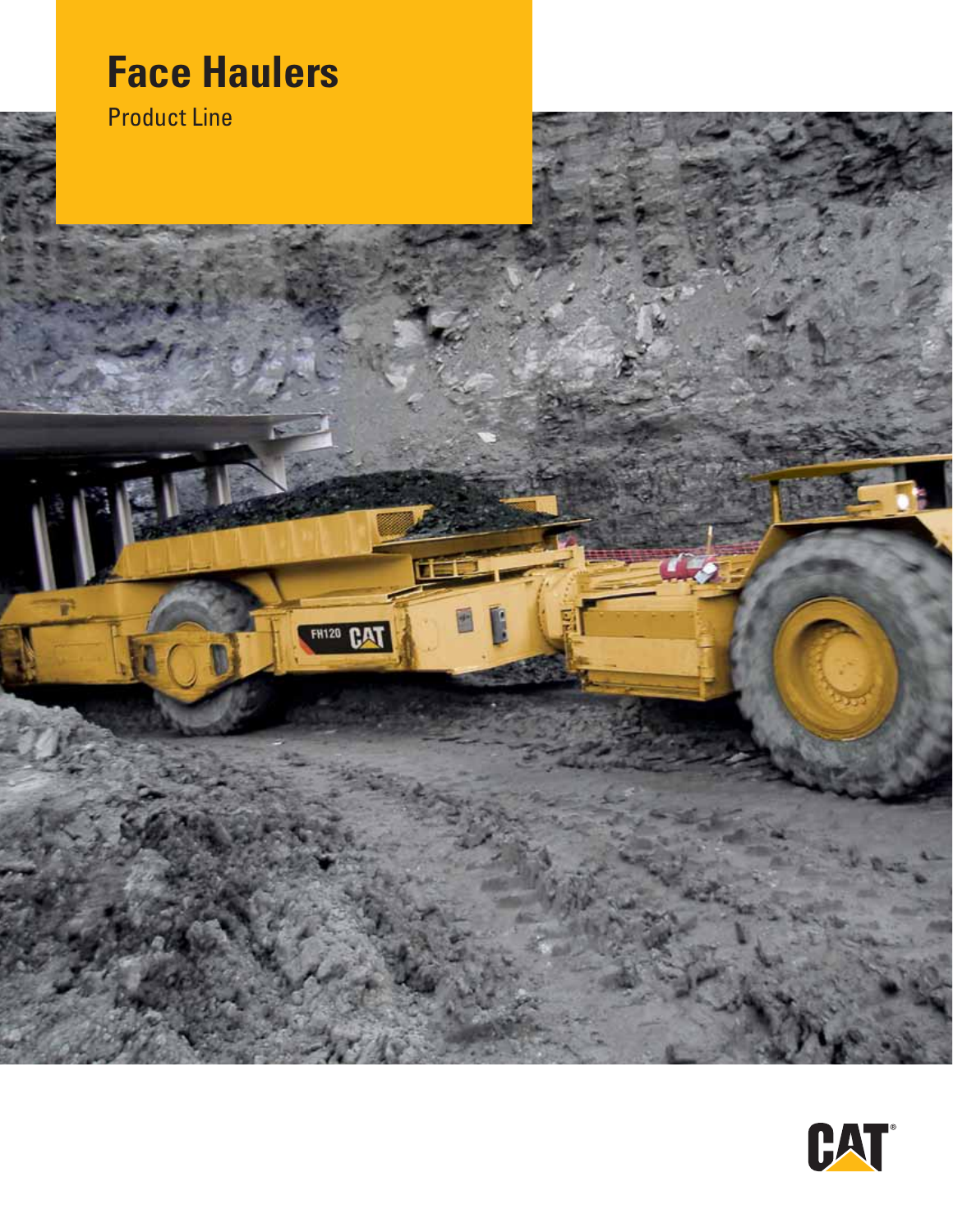

## **Power and Performance**

Face haulage – the transport of mined coal from the working face to the conveyor belt – is a key factor in underground mine efficiency, particularly in room & pillar operations. As a world-leading supplier of room & pillar technology, we have outstanding experience in the development and design of rubber-tired vehicles, including both battery and diesel-powered face haulers. As a result, you can choose from a range of face haulers designed to provide optimal carrying capacity and efficent haulage routes in different mine layouts.

### **Unlimited Flexibility**

Caterpillar offers a line of high-capacity, highly-reliable battery- and diesel-powered face haulers. Whether they're replacing outdated shuttle cars or current cordless haulers, these offer the most competitive choice for increased productivity.

### **Freedom of Movement**

Cableless face haulers have several advantages over cable-driven shuttle cars: They have greater freedom of movement as there are no trailing cables, and travel is not restricted by cable length, typically 200 meters or less. They can travel and unload faster than shuttle cars, carry a 15–20% greater payload and operate in narrow roadways with tighter turns.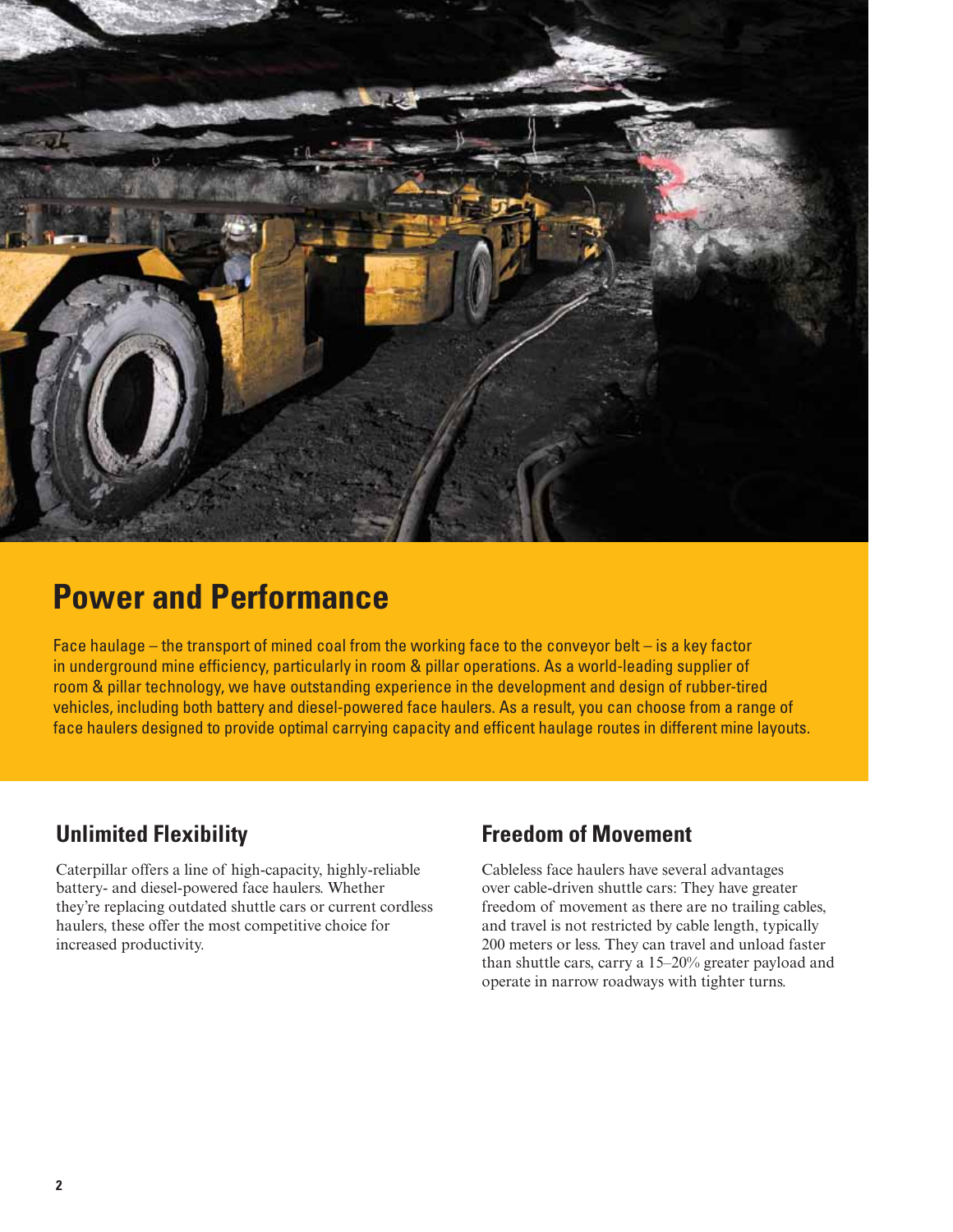

### **Packed with Power**

Because of their superior productivity and flexibility, Caterpillar has focused on battery- and diesel-powered face haulers. Each offers distinct advantages. All machines combine compact power, capacity and maneuverability with long-term availability and efficiency.

### **The Clean Air Act**

Cat® battery-powered face haulers do not burden the mine environment with emissions or heat. Due to infinitely variable power control, they are the ideal vehicle for conditions where heat, emissions and noise would impact work and where a flexible vehicle is needed.

As the world leader in battery-powered vehicles for the underground mining industry, we take pride in providing the world's most advanced battery-powered face haulers. Innovative solutions in power control and transmission

### **Diesel Efficiency**

Cat diesel face haulers incorporate the most efficient engines and powertrains available while boasting the lowest level of general body emissions among underground diesel vehicles. Many proprietary developments – such as dry scrubber and wet bath exhaust systems with diesel particulate filtration and horizontal or vertical configuration cooling radiators – make Cat diesel face haulers a safe and powerful solution for your room & pillar operations.

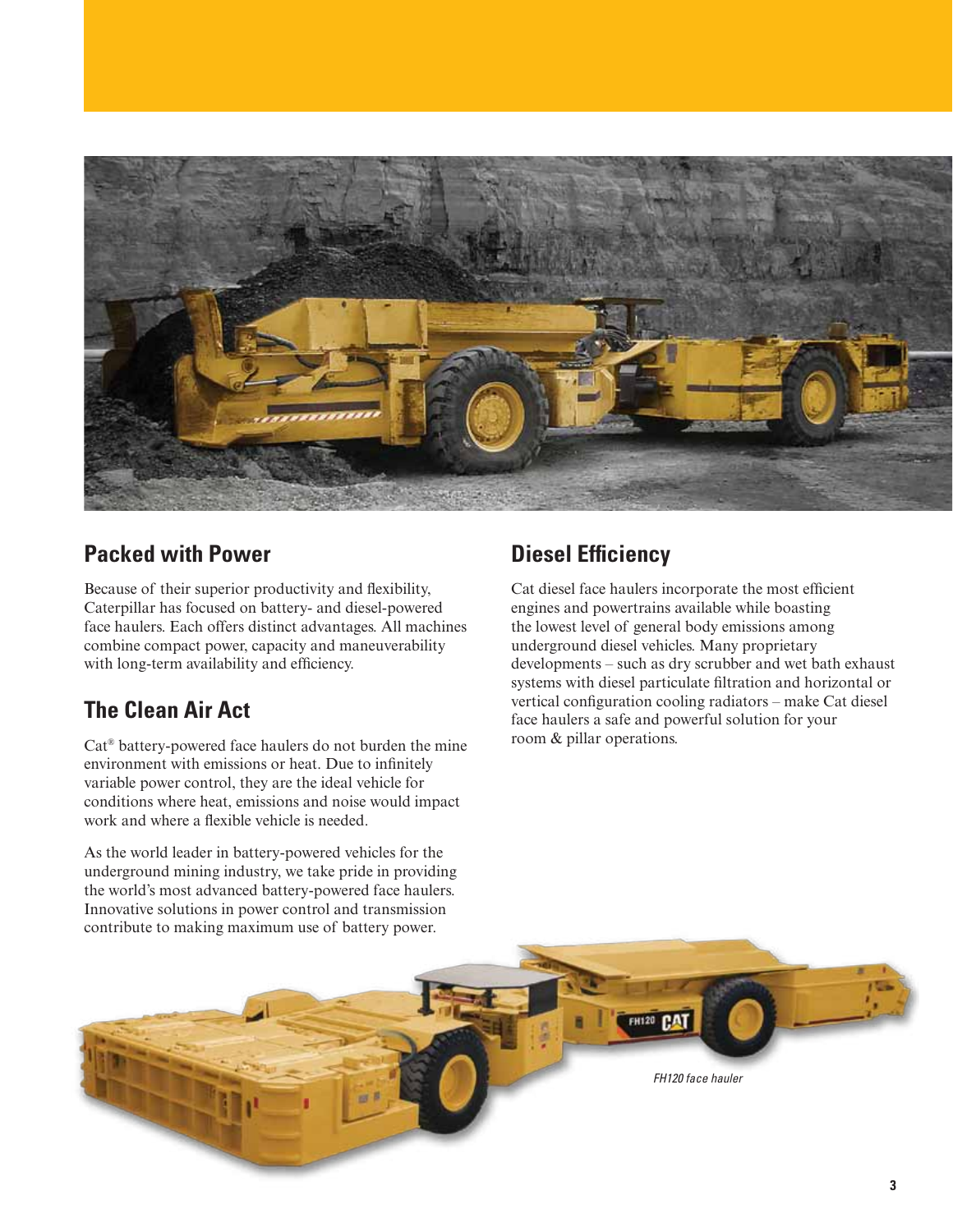

## **FH110 and FH120 Battery Powered Face Haulers**

### **State-of-the-Art Drive Technology**

Since their introduction, Cat face haulers have led the industry with state-of-the-art drive technology. The latest Caterpillar innovation is the HiPAC 10 VFD control system, which drives the motive traction and hydraulic systems, and provides the operator with machine management information. The HiPAC 10 is a DC-to-AC variable-frequency inverter control that drives highperformance AC electric motors, which have superior speed-torque characteristics. It is up to 14% more efficient than traditional DC motors. This means higher loaded tram speeds, more responsive hydraulic functions, and more material hauled per battery charge. The HiPAC 10-machine management system speeds fault diagnosis, allowing rapid repairs and maximizing uptime. The new user interface can display data such as drive unit temperatures and distance traveled per battery charge.

#### **Features**

- **•** Each design maximizes payloads in a given seam height.
- **•** True tracking geometry improves maneuverability and decreases haulage cycle time.
- **•** The Cat HiPAC 10 VFD drive system increases empty and loaded ground speed, improving haulage cycle time, delivering more work per battery charge and providing a machine management system.
- No trailing cables means unlimited flexibility when traversing the mine and getting to and from the face.
- **•** Operators are comfortably and safely enclosed in a thick steel compartment with clear visibility to front and rear.
- **•** Face haulers are powered by the East Penn Deka battery which provides the highest level of performance and productivity.

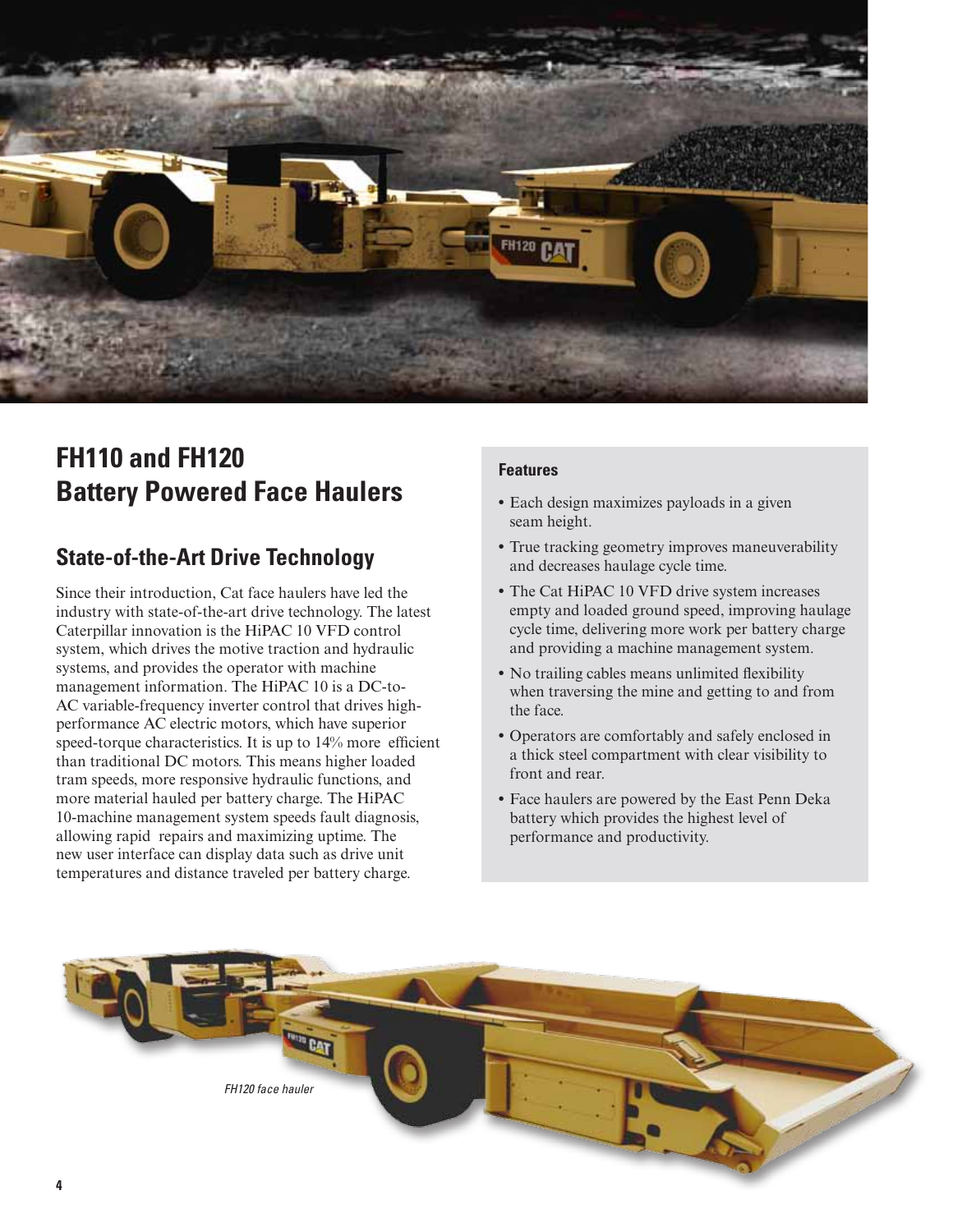

### **Ergonomically-designed Cockpits**

The operator's compartment provides a safe and comfortable working environment. Clear lines of sight are provided to the front, back, and sides. The ergonomic control stick gives the operator intuitive one-hand control of tram direction, lights, parking brake, four-wheel assist and pump motor start. The operator's display has been upgraded to show all operating parameters at a glance, with provision for fault analysis and data logging.

### **Frame Design**

Ruggedness and durability are the key elements in the life of a battery-powered hauler. Through the use of Finite Element Analysis, each Cat frame is designed for maximum strength without adding power-robbing weight. In the new FH120, the driving wheels are an equal distance from the articulation pivot, allowing precision true tracking of front and rear wheels. The resulting elimination of wheel scuff increases tire life and improves efficiency. It also enhances maneuverability, as the hopper section will fit within the same area as the tractor section.

### **Heavy-Duty Ball Bearing Center Section**

Cat face haulers offer the strongest center sections in the market and superior oscillation in tough conditions. The rolling-element oscillation bearing ensures smooth ground-contour following of driven wheels for maximum

traction. The connecting plates for the bearing are manufactured from high-strength ASTM A514 steel, ensuring a strong and reliable articulation joint. The FH120 face hauler boasts a 240% increase in bolt moment capacity.



### **Proven Mine Duty Drivetrain**

Cat face haulers feature dual 56 kW (75 hp) AC 3 phase motors. In addition to improved performance and power efficiency, AC motors eliminate the need for DC commutators and brush riggings, cutting operating costs and downtime. Two proprietary double reduction, parallel gear reducers equipped with multiple wet disc brakes connect to the planetary wheel ends.

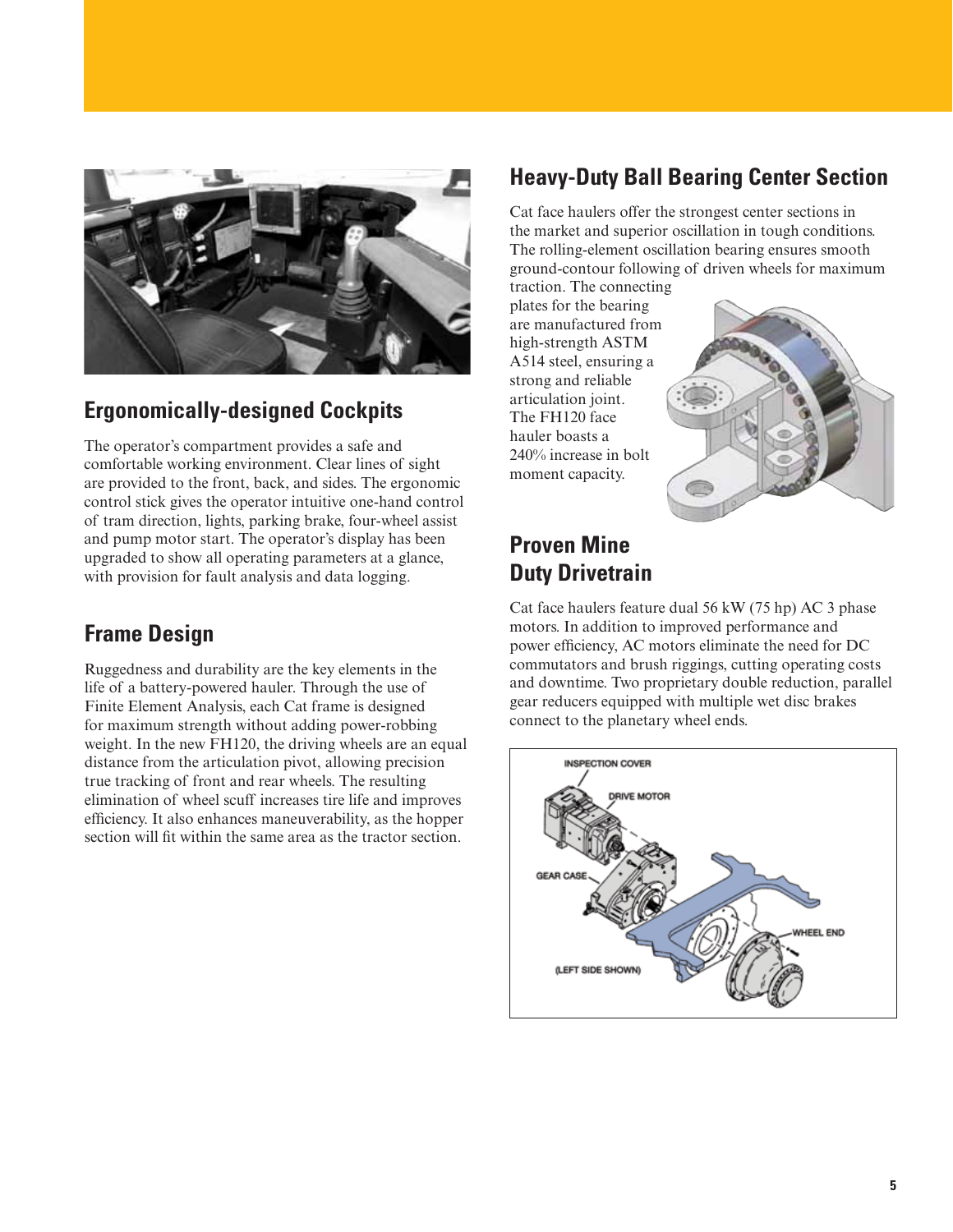*Batteries are available from 190 kWh to 270 kWh*

### **One Powerful Package**

#### **Batteries are available from 190 kWh to 270 kWh**

The Cat East Penn battery is built for the long run, providing the lowest cost of ownership in the industry. Specially formulated premium-grade lead oxide is used in the flat plate design and each plate is individually formed prior to cell assembly, which assures uniform performance and maximization of amp-hour capacity. State-of-the-art computerized equipment is utilized in every phase of the production process, and stringent quality checks are made on each battery to ensure the highest level of performance.



#### **Deeper Cuts from Supported Roof**

By design, Cat face haulers provide unsurpassed depth-of-cut access to the miner for maximum production, while maintaining a safe environment.

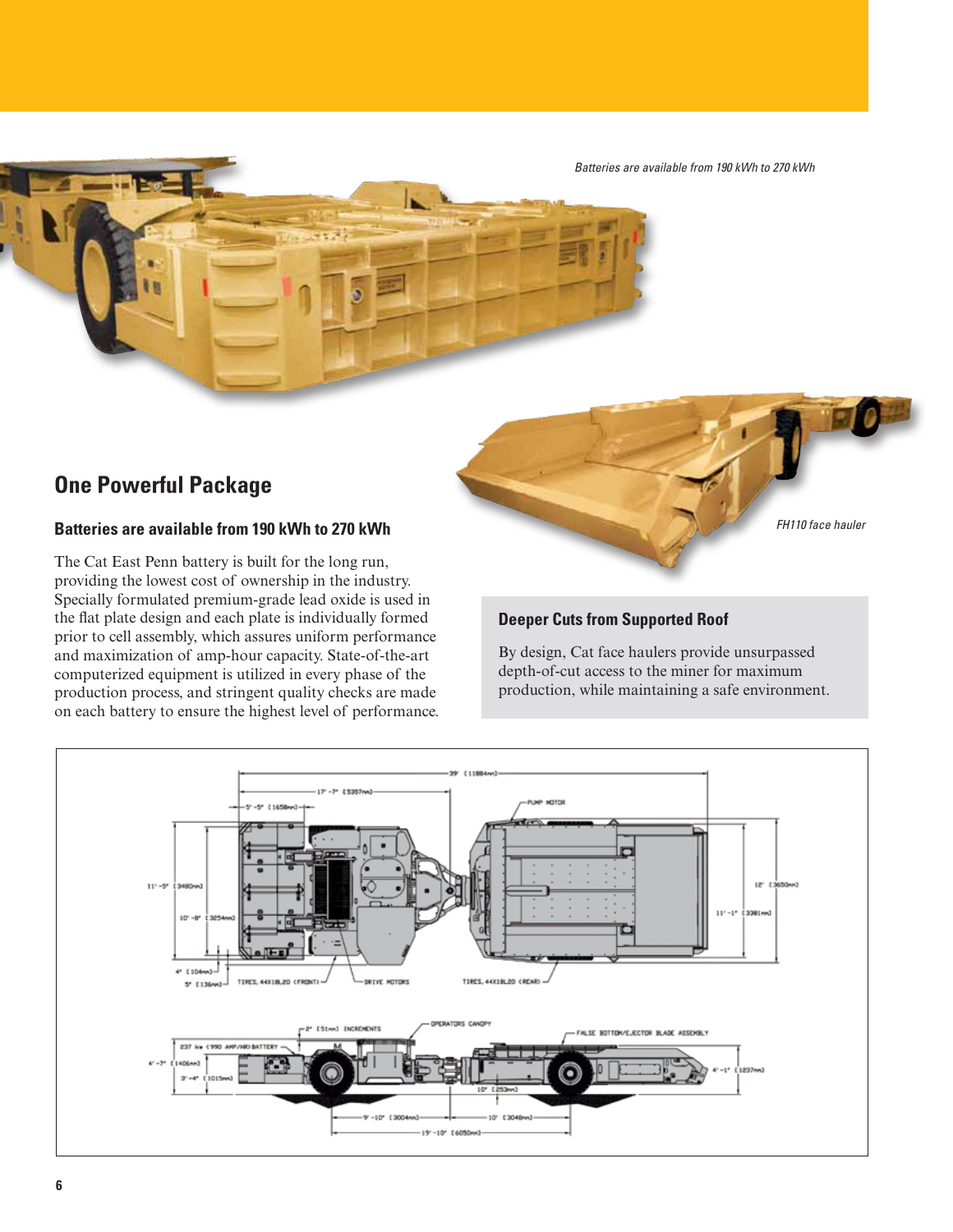## **FH125 D Diesel Face Hauler**

Diesel face haulers offer a number of unique advantages: true run-of-mine capability, unrestricted movement and the ability to operate in any panel configuration. They are lighter than battery-powered haulers, but have the same capacity with lower ground pressure and tire costs.

### **High Reliability, Low Cost**

To ensure low life-cycle costs and high availability, all vehicles use tried-and-tested, commercially available powertrain components offering high reliability, availability and fuel economy. Components meet or exceed operational and design requirements.

### **Powerful**

Powerful diesel engines ensure maximum power in a compact design. All machines can be supplied with various diesel engine packages suited to the customer's requirements. Like all components, our engines are industry-recognized and accepted. This means high quality, excellent spare parts support and, as a result, high service availability.

### **Highly Maneuverable**

The vehicles feature a central articulation joint that combines oscillation and articulation with optimum maneuverability and stability.

#### **Features**

- **•** Up to 20 tonnes (22 tons) maximum payload.
- **•** Certified power packages with state-of-the-art dry scrubber system and DPM filtration.
- **•** Rugged, reliable drive unit with chainless drive system.
- **•** Quick-response hydraulic steering and true tracking geometry provide optimum maneuverability.
- **•** Fully encapsulated 6-plate, wet-running disc brakes.
- **•** Cockpit positioned for optimum visibility and protection.
- **•** Electronic safety system with automatic cutoff.
- **•** Additional rear gate.
- **•** High-powered, low-emission vehicle featuring 30% lower heat generation.

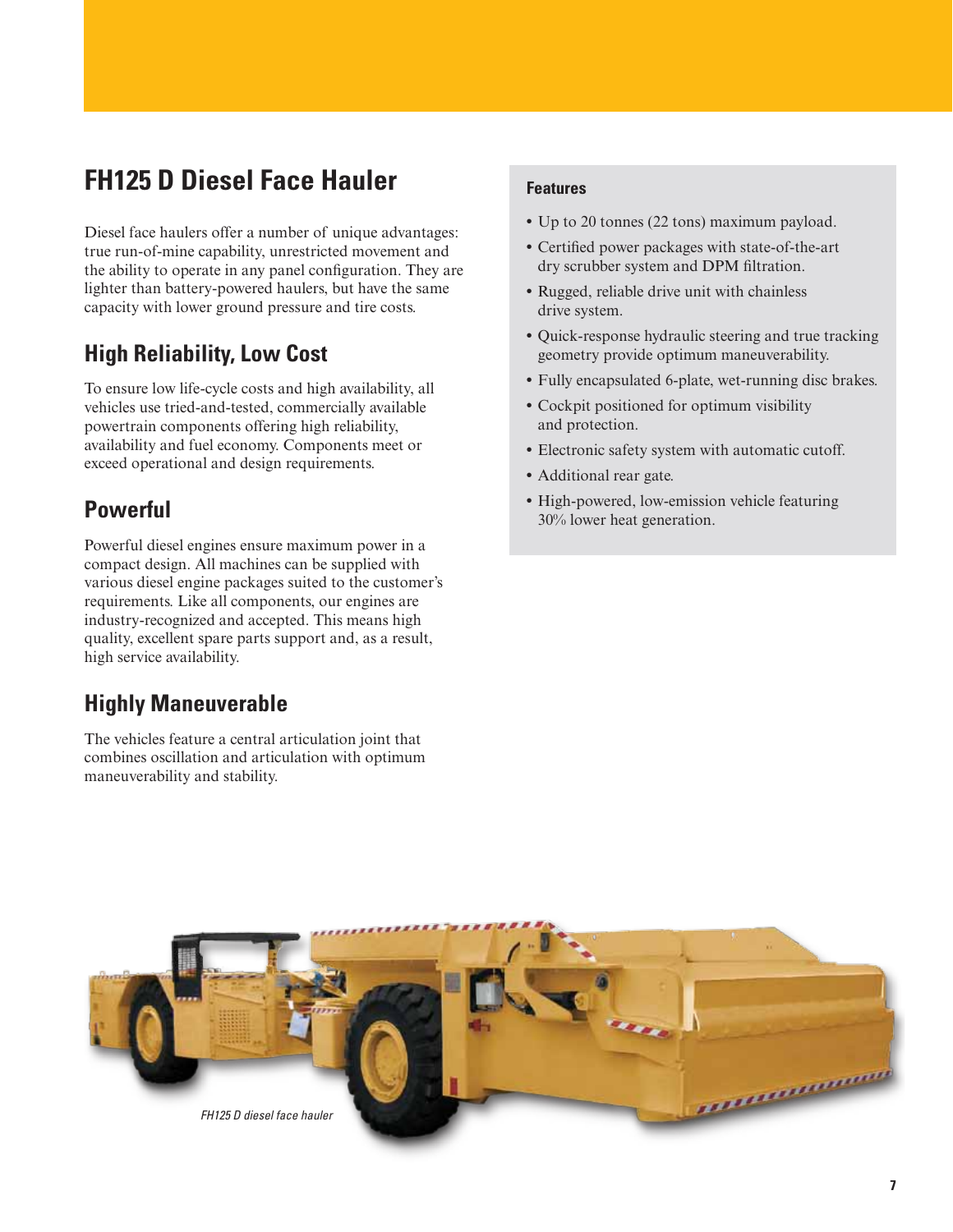### **Compact and Rugged**

Space is at a premium in underground roadways, so the FH125 D is designed to be compact with a minimal profile and roadway presence. It is also designed to be costeffective in operation and to meet the user's need for the safest maximum possible capacity, speed and power.

Engineering excellence with computer-assisted, mine-specific design; Finite Element Analysis; quality assurance at every stage; and the use of high-performance components and materials ensure that your vehicle is built for long service life in the harshest of mining environments.

### **Environmentally Responsible**

Because it works underground, the FH125 D is designed for minimum heat generation and emissions with exhaust cooling and particulate filtering systems that meet the highest international legislative standards.

### **Operator Safety and Comfort**

The cockpit design features intuitive, ergonomic controls and optimum visibility and safety. All vehicles are compliant with current and anticipated future safety requirements, such as exhaust filtering, falling object protection and maximized visibility.



*FH125 D operator's compartment*

### **Compliance**

Compliance to regional regulations and guidelines is achieved by using a variety of engine and exhaust conditioner packages. Cat equipment is compliant with Australian Standard MDG guidelines, MSHA (USA), MA (China) and DGMS (India) legislative regulations for underground coal mining, including fire shutdown, exhaust emission sampling and brake standards.

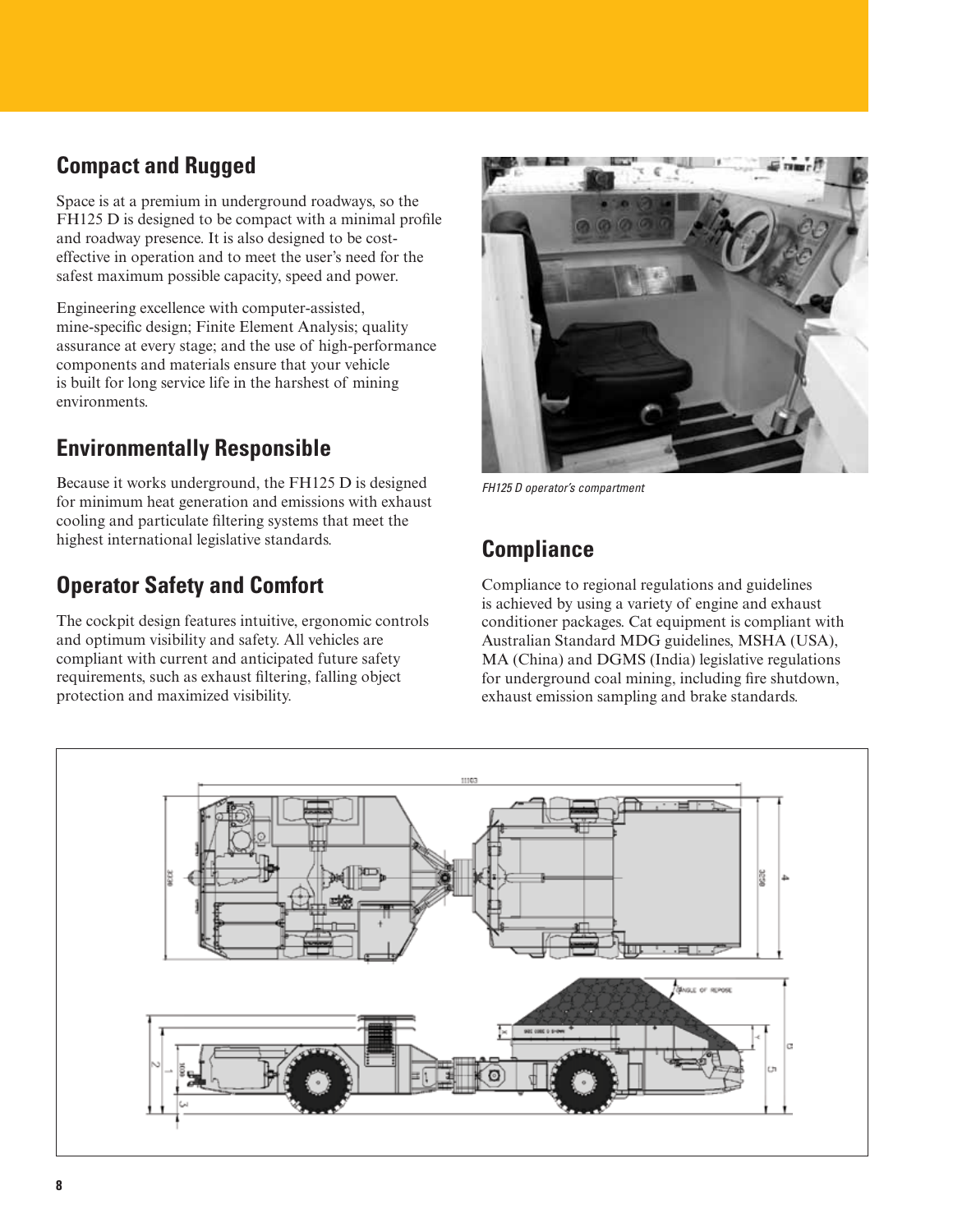

### **Cooling Systems**

Caterpillar offers the option of radiator units in either vertical or horizontal configurations. The dry scrubber exhaust system features a dual independent cooling system with one for the exhaust system and another for the engine system, providing a balanced coolant flow through both systems. The wet-bath-exhaust-equipped machine has a single cooling system for the engine cooling and the exhaust gas cooled by constant consumption from the exhaust scrubber reservoir.

### **Electrical System**

The base specification FH125 D electrics consist of four flameproof lights powered by a flameproof Cat alternator and Cat DCS intrinsically safe engine-monitoring and shutdown system. There are a number of additional options available for explosion or non-explosion protected machines that include:

- **•** LCD graphical display in flameproof enclosure
- **•** Dimming and directional control of the lights
- **•** Solenoid-operated valve banks with spool monitoring
- **•** Electronic shift transmission
- 12 V or 24 V electrical system
- **•** Reversing camera and display in flameproof enclosure
- **•** Electronic joystick control of hydraulics *FH125 D tractor unit*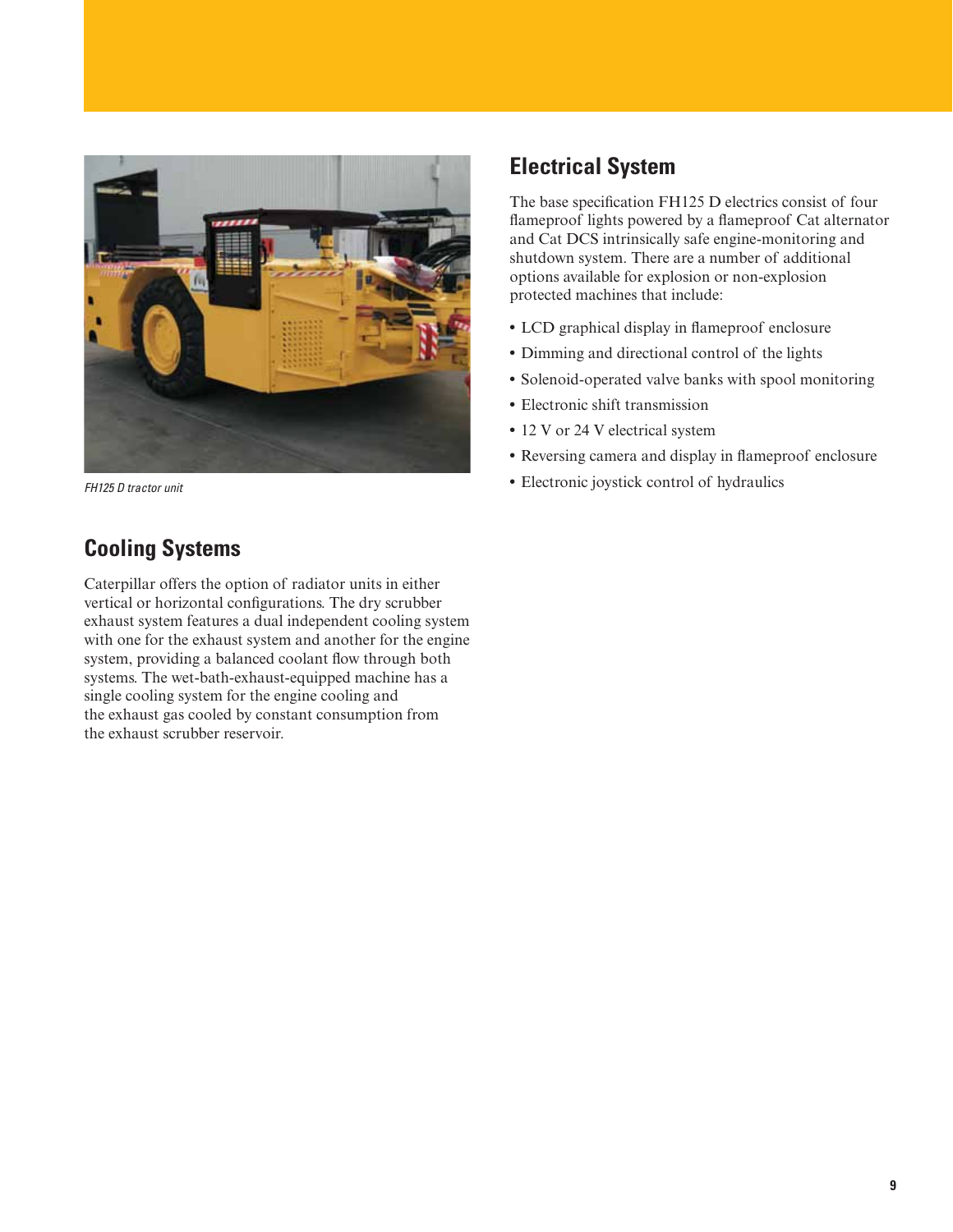### **Ease of Service**

All Cat diesel machines can have their operation safety checks performed by the operator in minutes at the beginning of the shift. Easily accessible components such as the flame trap, exhaust filter and check points ensure that regular maintenance is a simple and trouble-free fiveminute job for the operator. The FH125 D shares many components with other Cat vehicles, allowing reduced inventories of spare parts and consumables.



*Easy access to daily service points*

### **Solid Drivelines**

The FH125 D diesel face hauler features solid drivelines to front and rear wheels, offering improved characteristics over hydraulic or chain drive systems. Caterpillar uses the same model axle in the hopper unit as used in the tractor unit, with 90 degree transfer boxes mounted on the axle and wheel ends and are connected by a solid drive shaft. For safety, ease of maintenance and to reduce wear on the vehicle's drive train, the POSI STOP brakes are situated within the wheel hub. Locating the wheels equidistant from the articulation joint allows the FH125 D to offer true tracking four-wheel-drive, with front and rear wheels following the same path.

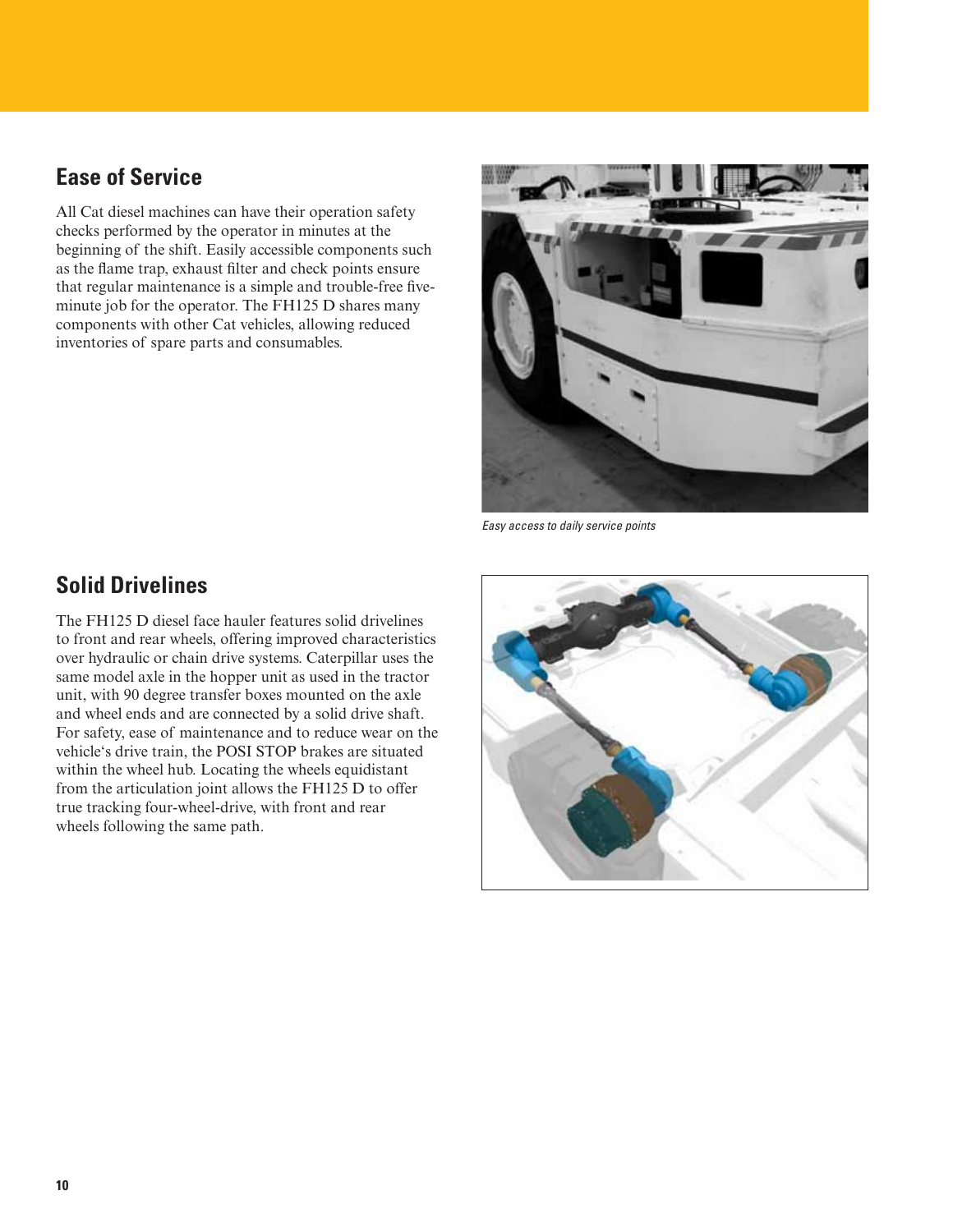## **General Specifications**

|                                        | <b>FH125D</b>                                                  | <b>Battery Powered</b>                                                    |                                                       |
|----------------------------------------|----------------------------------------------------------------|---------------------------------------------------------------------------|-------------------------------------------------------|
|                                        |                                                                | <b>FH110</b>                                                              | <b>FH120</b>                                          |
| <b>Overall Length (with tailgate):</b> | 10.86 m (35 ft 7.5 in)                                         | 11.89 m (39 ft)                                                           | 12.32 m (40 ft 5 in)                                  |
| <b>Overall Width</b>                   | $3.3 \text{ m}$ (10 ft 11 in)                                  | $3.66$ m $(12 ft)$                                                        | $3.41$ m (11 ft 2 in)                                 |
| <b>Empty Weight:</b>                   | 20 tonnes (22 tons)                                            | 37.2 tonnes (41 tons)                                                     | 38.6 tonnes (42.5 tons)                               |
| <b>Operating Height</b>                | $1.80 \text{ m}$ (5 ft 11 in)                                  | $0.99 - 1.52$ m<br>$(39 - 60)$ in)                                        | $1.40 - 2.00$ m<br>$(55 - 80)$ in)                    |
| <b>Max. Carrying Capacity</b>          | 20 tonnes (22 tons)<br>$15 \text{ m}^3$ (530 ft <sup>3</sup> ) | 9 tonnes (10 tons)<br>$15 \text{ m}^3$ (530 ft <sup>3</sup> )             | 20 tonnes (22 tons)<br>$10m^3$ (344 ft <sup>3</sup> ) |
| <b>Ground Clearance</b>                | 400 mm<br>(16 in)                                              | w254 or 305 mm<br>(10 or 12 in)                                           | 305, 356 mm<br>(12 or 14 in)                          |
| <b>Wheel/Tyres</b>                     | 17.5 x R25                                                     | 889 or 965 mm<br>$(35$ or $38$ in)                                        | 1 118, 1 270 mm<br>(44 or 50 in)                      |
| <b>Max. Tram Speed</b>                 | 24 km/h (15 mph)                                               | 8 km/h (5 mph)                                                            | 9.65 km/h (6 mph)                                     |
|                                        |                                                                | Note: On DC-powered machines speed will vary depending upon drive ratios. |                                                       |
| <b>Load Discharge Time</b>             | $22$ sec.                                                      | $24$ sec.                                                                 | 24 sec.                                               |
| <b>Engine</b>                          | 6-cylinder turbocharged<br>4-cycle Diesel engine               | N/A                                                                       | N/A                                                   |
| <b>Power</b>                           | 171 kW (230 hp)                                                | Dual 26 kW (35 hp)<br>DC motors                                           | Dual 56 kW (75 hp)<br>AC motors                       |
| <b>Optional Features</b>               | Dry or wet scrubber system                                     |                                                                           | <b>Sideboards</b>                                     |
|                                        | Tires $-20.5 \times R25$                                       | Battery plugs/change<br>cables/receptacles                                | Battery plugs/change<br>cables/receptacles            |
|                                        | Bolt-on,<br>custom height sideboards                           | Chargers                                                                  | Chargers                                              |
|                                        | Powerfill                                                      | <b>Batteries</b><br>motor speed cutback                                   | <b>Batteries</b>                                      |
|                                        | Automatic fire suppression                                     | <b>Controller protective</b><br>guarding                                  | Controller protective<br>guarding                     |
|                                        | Methane monitoring<br>and shutdown                             | Pump motor protective<br>guarding                                         | Pump motor protective<br>guarding                     |
|                                        |                                                                | Wheel quarding                                                            |                                                       |
|                                        | Operator's cab heights                                         | Canopy extension<br>adapters                                              | Canopy extension<br>adapters                          |
|                                        |                                                                | Powerfill                                                                 |                                                       |